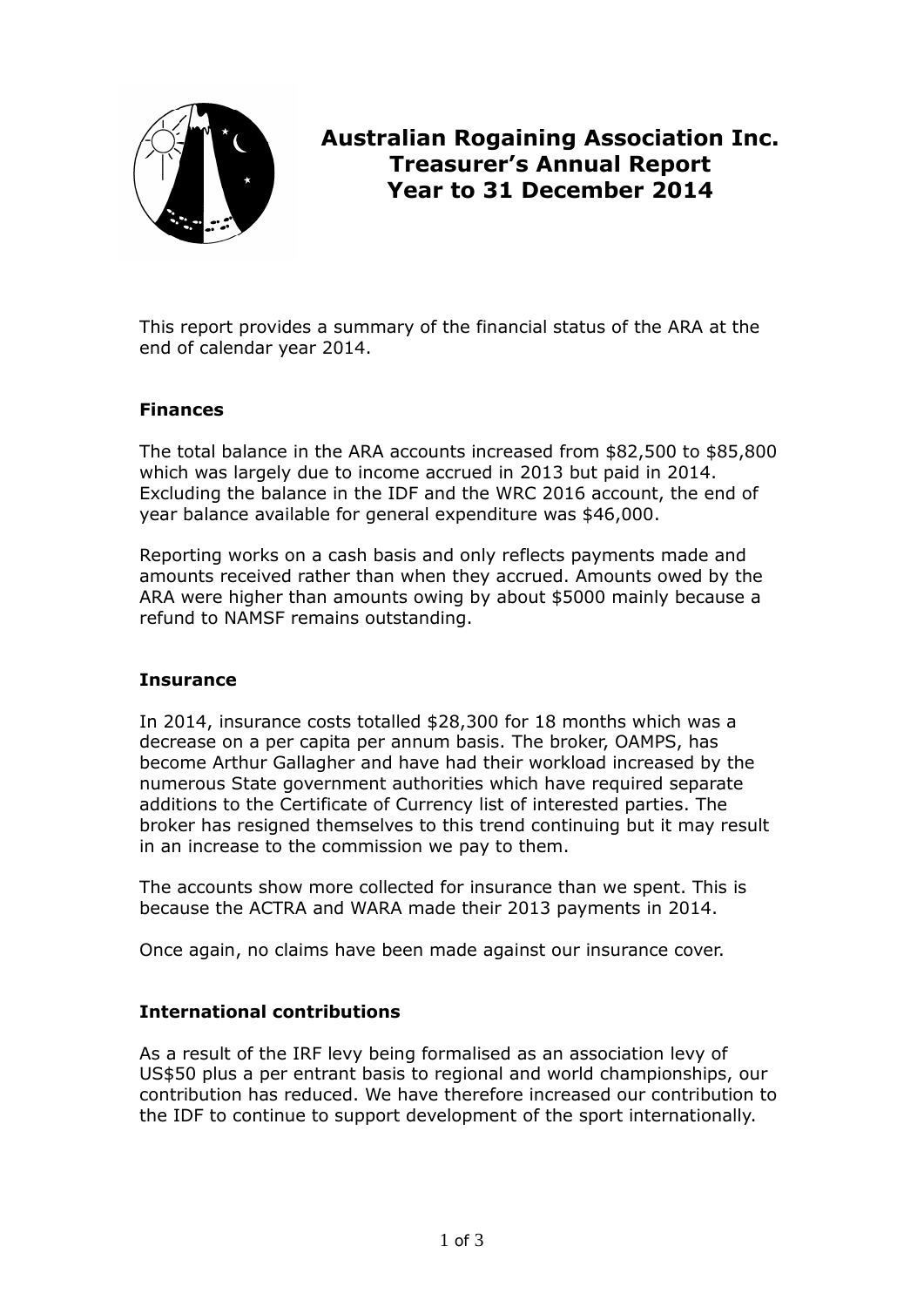The collection of \$0.75 per member in levies for the period July 2014- December 2015 has resulted in the International Development Fund increasing by about \$1,000 despite significant expenditure during 2014.

Excellent assistance from a number of Australians plus a visit to the USA by Merv Trease and Vic Sedunary resulted in an improved 2014 WRC.

#### **2016 WRC**

During 2014, about \$5,000 was spent on travel and accommodation for course setting for the 2016 WRC. The transfer of \$15,000 enabled these payments to be covered and provide funds for expenses in 2015. A major change in the finances since the end of 2014 has resulted from receiving a grant of \$30,000 from the NT government.

#### **Website**

The ARA website is under redevelopment and payments have been made for professional services. A backlog of reimbursements for web hosting to David Baldwin was reduced by payments during 2014.

#### **Stickers**

The ACTRA organised reprinting of thousands of new stickers for a low cost of \$1500. These can be collected from me or I can post some out. They should be made available at every event.

#### **Grants**

Grants are available to help pay for big ticket items that would otherwise put finances at risk. During 2014, grants were paid to Rogaining Tasmania for a new equipment shed and to WARA for a defibrillator. I would encourage discussion over whether grants should be available to all States or just those with a financial need.

I submit this report to council for approval.

Michael Aylott **Treasurer** 4 October 2015